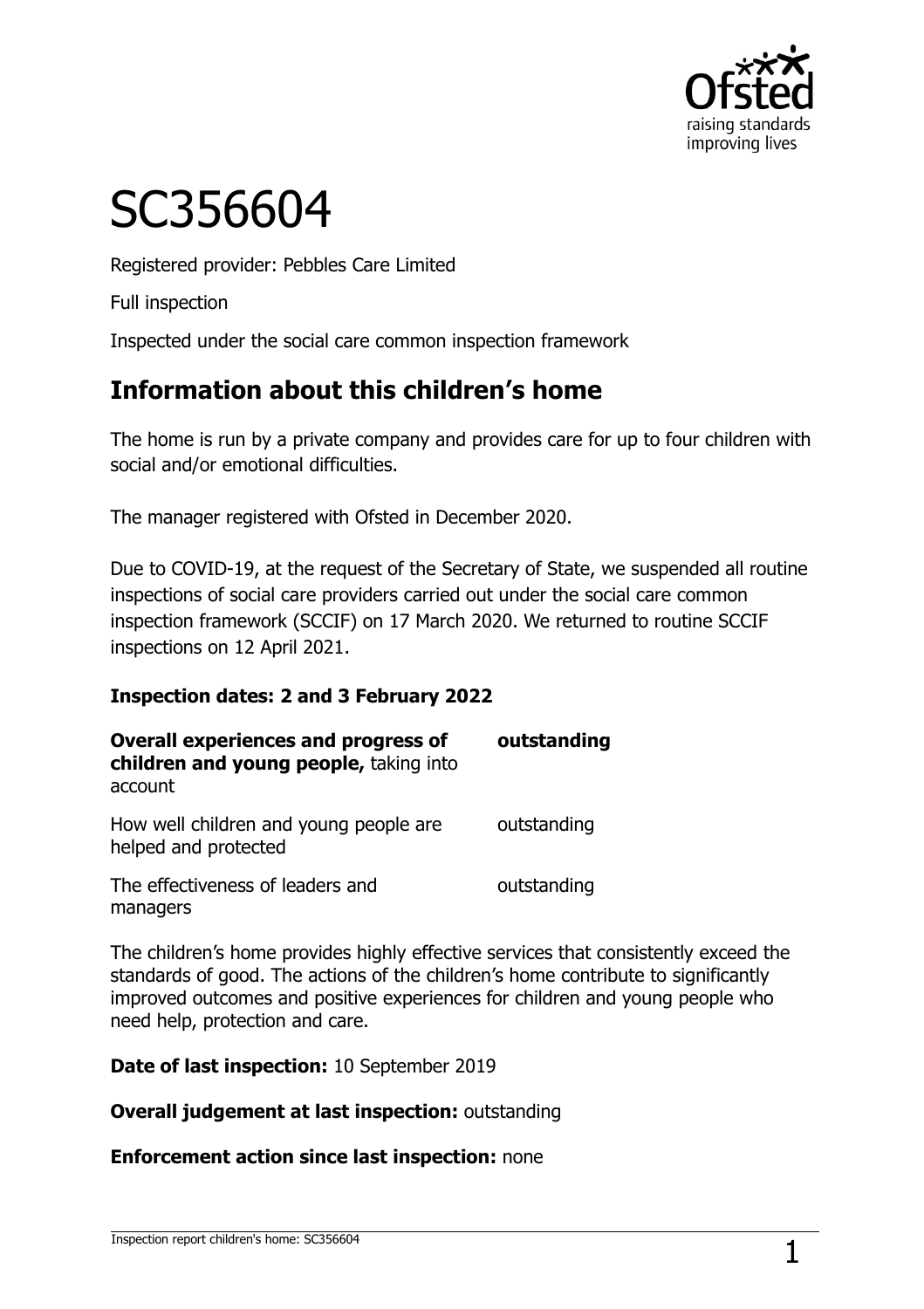

# **Recent inspection history**

| <b>Inspection date</b> | <b>Inspection type</b> | <b>Inspection judgement</b> |
|------------------------|------------------------|-----------------------------|
| 10/09/2019             | Full                   | Outstanding                 |
| 15/05/2018             | Full                   | Outstanding                 |
| 16/05/2017             | Full                   | Outstanding                 |
| 18/01/2017             | Interim                | Improved effectiveness      |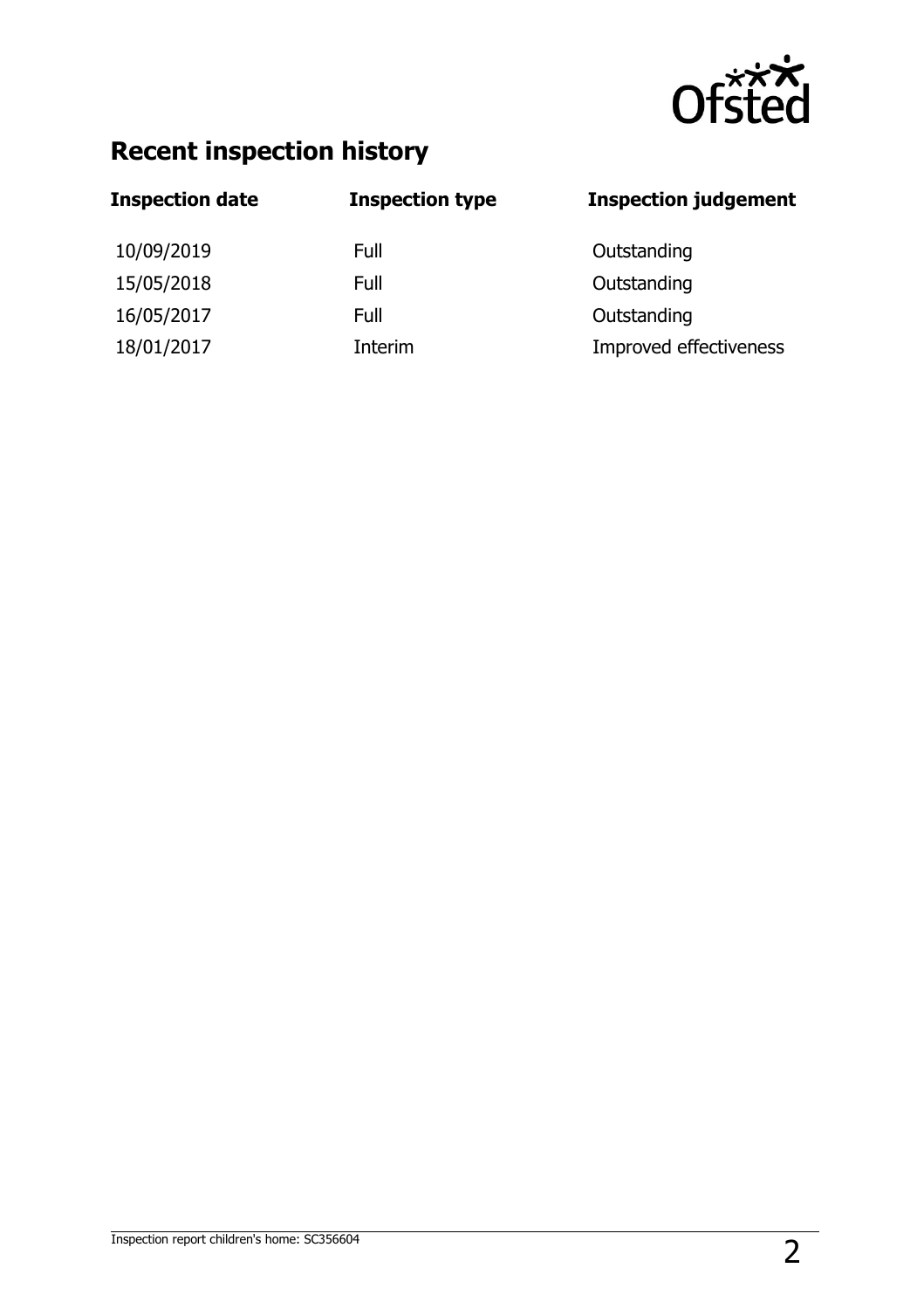

# **Inspection judgements**

#### **Overall experiences and progress of children and young people: outstanding**

Children's future life opportunities are significantly enhanced by the quality of care that they receive. They benefit tremendously from the consistent, stable and loving relationships that they have with staff. This enables children to develop, explore who they are, and develop a sense of belonging.

Children are actively encouraged by staff to participate and contribute towards decisions made about their care. Staff listen to children's views and ensure that the right support is in place for them. As a result, children are flourishing in all aspects of their lives.

Staff have made significant efforts to create a homely and interactive environment for the children. An example of this is the 'Positivity Tree', where children and staff can add their thoughts to its branches. This enables children to express their views or worries indirectly if they find this easier. The manager has established an ethos in the home that has the children's emotional well-being as its primary focus.

The manager is meticulous when planning for children to arrive at the home. This helps to ensure that children have the best possible start to their time at the home.

The manager is quick to respond to issues that affect the children's focus in school. One professional from a virtual school stated, 'The home is amazing, the staff advocate massively for the child.' The manager instils ambition among the staff team to have high expectations for the children. This has helped to inspire all children to make progress with their learning.

Staff are skilled and creative in enhancing children's opportunities to learn at home. Staff achieve this subtly by turning what can be mundane tasks into learning opportunities for the children. An example being encouraging children to manage money when they assist with the household food shop. This approach from staff equips children with vital life skills.

#### **How well children and young people are helped and protected: outstanding**

Relationships are a key strength and children have forged strong attachments with the staff. Staff talk with children about how to manage their frustrations. Children are actively encouraged by staff to be solution focused. The effectiveness of this approach is evident as children are happy and settled.

Staff are confident with addressing and responding to risk. Staff are successful in supporting children to become more self-aware. This means that children make progress with their respective care plans in areas such as networking in the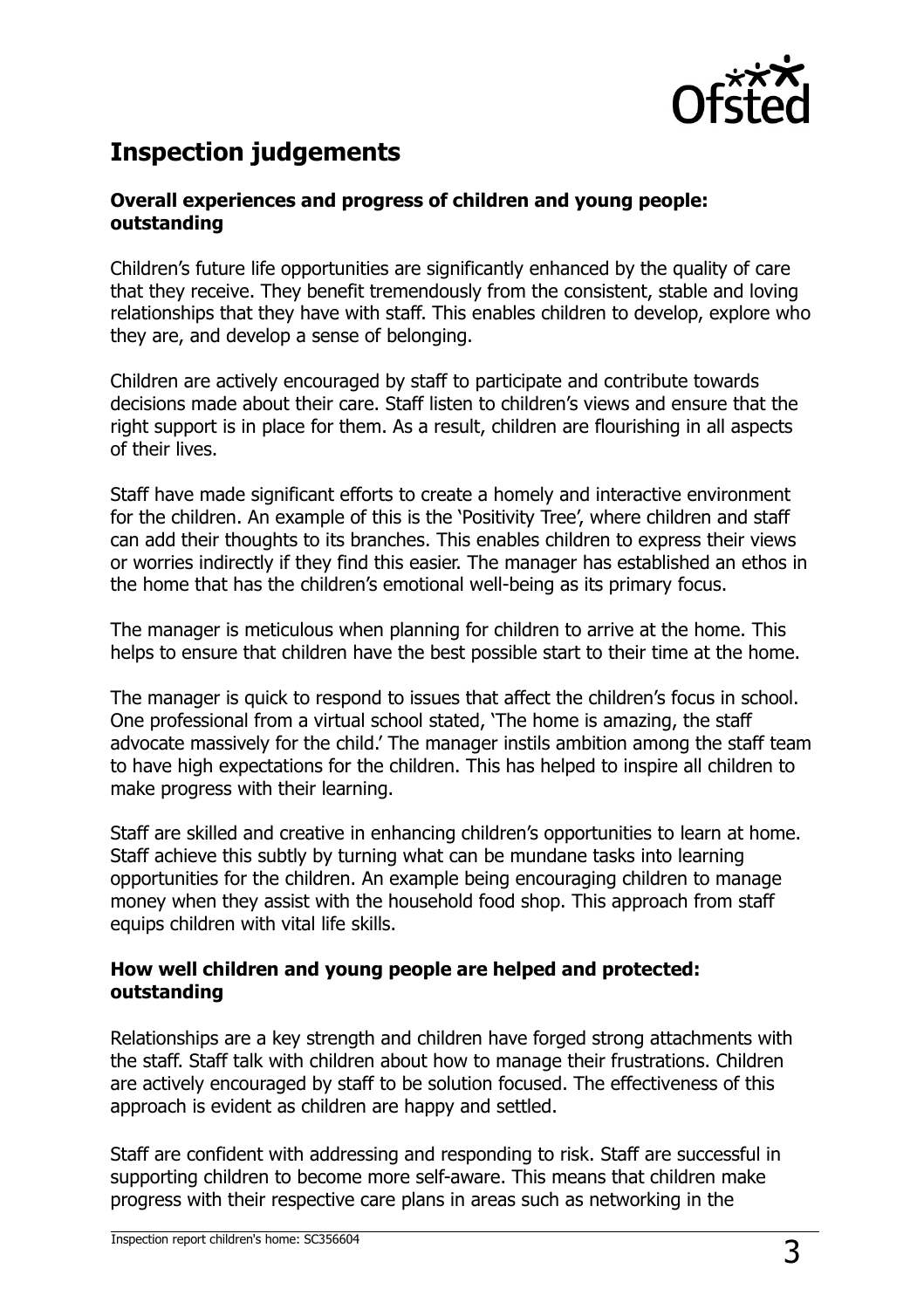

community. Risk management is not punitive but dynamic. This means that children are more likely to learn and respond to staff support when they feel challenged.

The manager has ensured that the team does not work in isolation in its efforts to support the children. The manager has made extensive efforts to integrate the home into the local community and has established good working relationships with professionals such as the police. This enables the team to work closely alongside the police to address concerns as they arise.

Staff consistently encourage children to lead healthy and active lifestyles. Staff provide an appropriate level of support to the minority of children who use, or have used, tobacco or illicit substances. This includes staff supporting children to access external specialist support. This helps to ensure that children's health needs are addressed promptly.

Staff swiftly address behaviours that they perceive to be bullying. A resonant strength noted by the inspector was the team's shared values associated with acceptance and tolerance. Staff support children to embrace difference. This makes children feel safe, valued and protected.

#### **The effectiveness of leaders and managers: outstanding**

The manager is skilled, committed and experienced in leading his team. The deputy manager also further strengthens the home's management position. The deputy manager provides effective support and cover for the manager, which promotes the smooth and efficient operation of the home. The manager and his deputy combine very well as an effective management team.

The management team has equipped staff with confidence and awareness to address sensitive and complex issues with children. Staff feel able to speak openly with management and contribute to the children's care planning. These factors combined have helped to create a nurturing and dynamic team.

The manager is passionate about his role and the team that he leads. The manager has a firm grip on all aspects associated with the functioning of the team and is highly supportive of his staff. Staff align themselves to the values that the manager projects. The manager is forward thinking and has a vision to continually improve the team's skills and the resources that they have for the benefit of the children that they care for.

The manager ensures that the daily staff handover is thorough and clear, which leads to clear planning for the day. Staff are determined to make effective decisions that support children's progress. This ensures that any worries or anxieties that children may have do not fester, as staff are responsive to their needs.

The manager ensures that record-keeping in the home is clear and legible. Staff understand their individual roles and their duty of care to the children. This ensures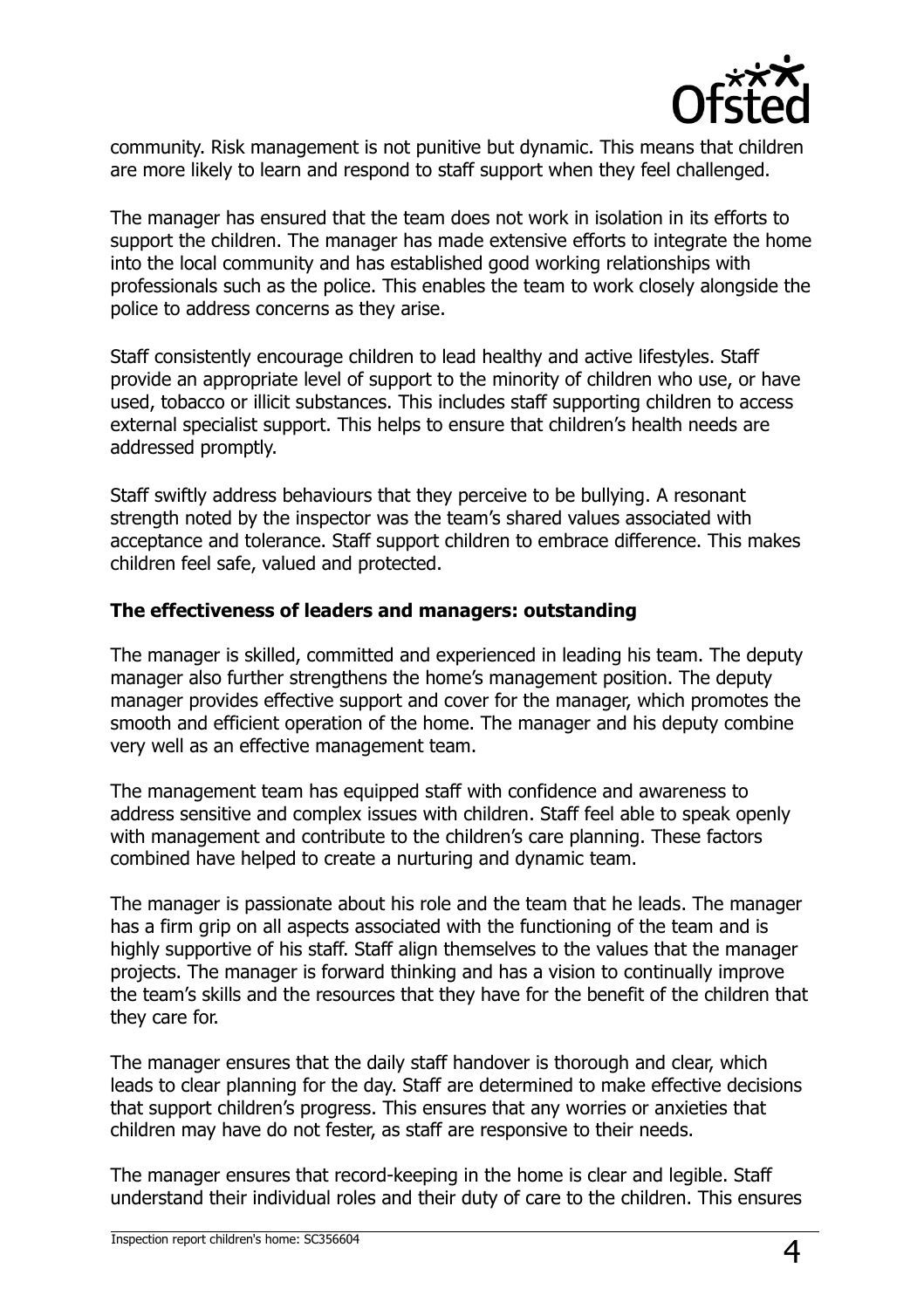

that all members of the team are accountable for the care that they provide to children.

Incidents that occur in the home are infrequent. Yet, when they do occur, the manager supports staff through a reflective debrief. This ensures that staff are supported to reflect and develop their practice. The debrief process also equips staff with skills to support children to recover and learn from incidents that they are involved in.

Supervision sessions are meaningful and valued by the staff team. The manager ensures that staff have protected time to reflect on their care of the children and to focus on their personal development. However, the manager has identified that there is not a viable system in place for the annual appraisal of staff performance. The manager has implemented a plan going forward. The manager recognises that failing to put this in place could stifle staff development.

The management team takes every opportunity to ensure that the staff team works consistently. The management team uses forums such as team meetings to ensure that there is accountability and input from across the team. Managers expect and encourage staff to make contributions in team meetings. This ensures that there is a shared ownership throughout the team towards the functioning of the home.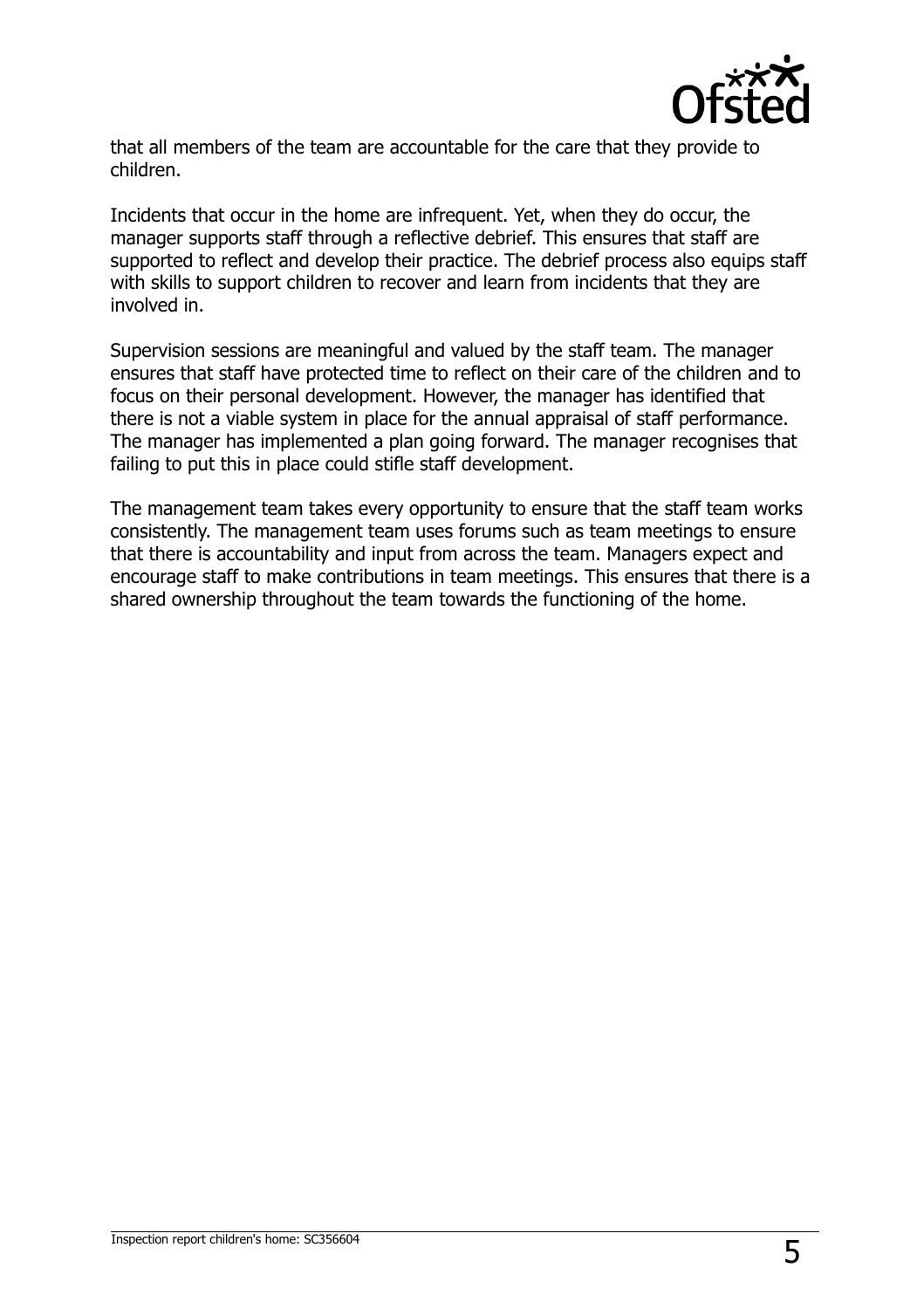

## **What does the children's home need to do to improve? Recommendation**

■ The registered person should ensure that staff have their performance and fitness to carry out their role formally appraised at least once annually. This appraisal should take into account, where reasonable and practical, the views of other professionals who have worked with the staff member over the year and children in the home's care. As part of the performance management process, poor performance should be addressed by a timely plan to bring about improvement. ('Guide to the Children's Homes Regulations, including the quality standards', page 61, paragraph 13.5)

## **Information about this inspection**

Inspectors have looked closely at the experiences and progress of children and young people, using the 'Social care common inspection framework'. This inspection was carried out under the Care Standards Act 2000 to assess the effectiveness of the service, how it meets the core functions of the service as set out in legislation, and to consider how well it complies with the Children's Homes (England) Regulations 2015 and the 'Guide to the Children's Homes Regulations, including the quality standards'.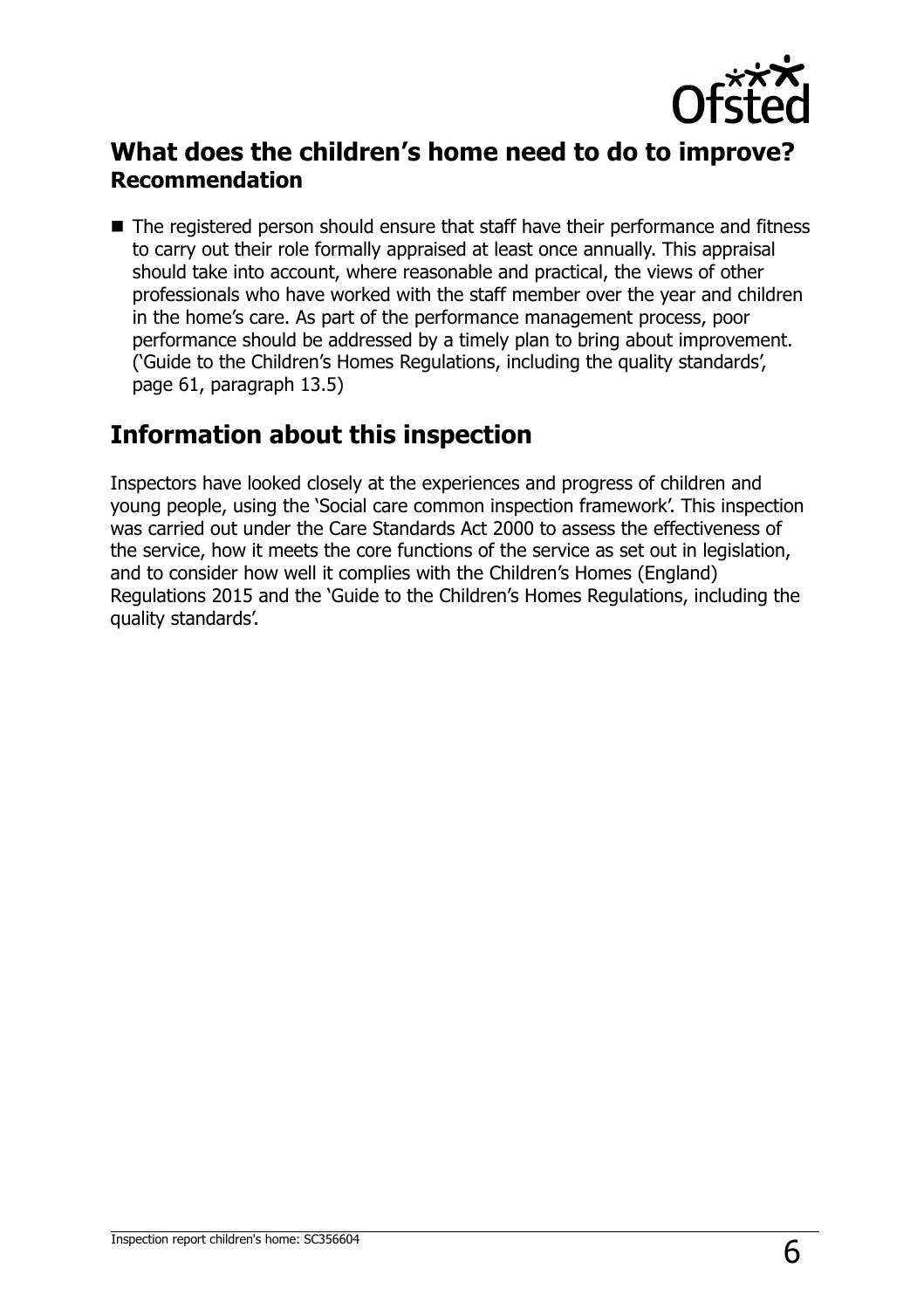

# **Children's home details**

**Unique reference number:** SC356604

**Provision sub-type:** Children's home

**Registered provider:** Pebbles Care Limited

**Registered provider address:** 2 The Calls, Leeds LS2 7JU

**Responsible individual:** David Hitchen

**Registered manager:** Luke Chadwick

## **Inspector**

Steve Guirey, Social Care Inspector